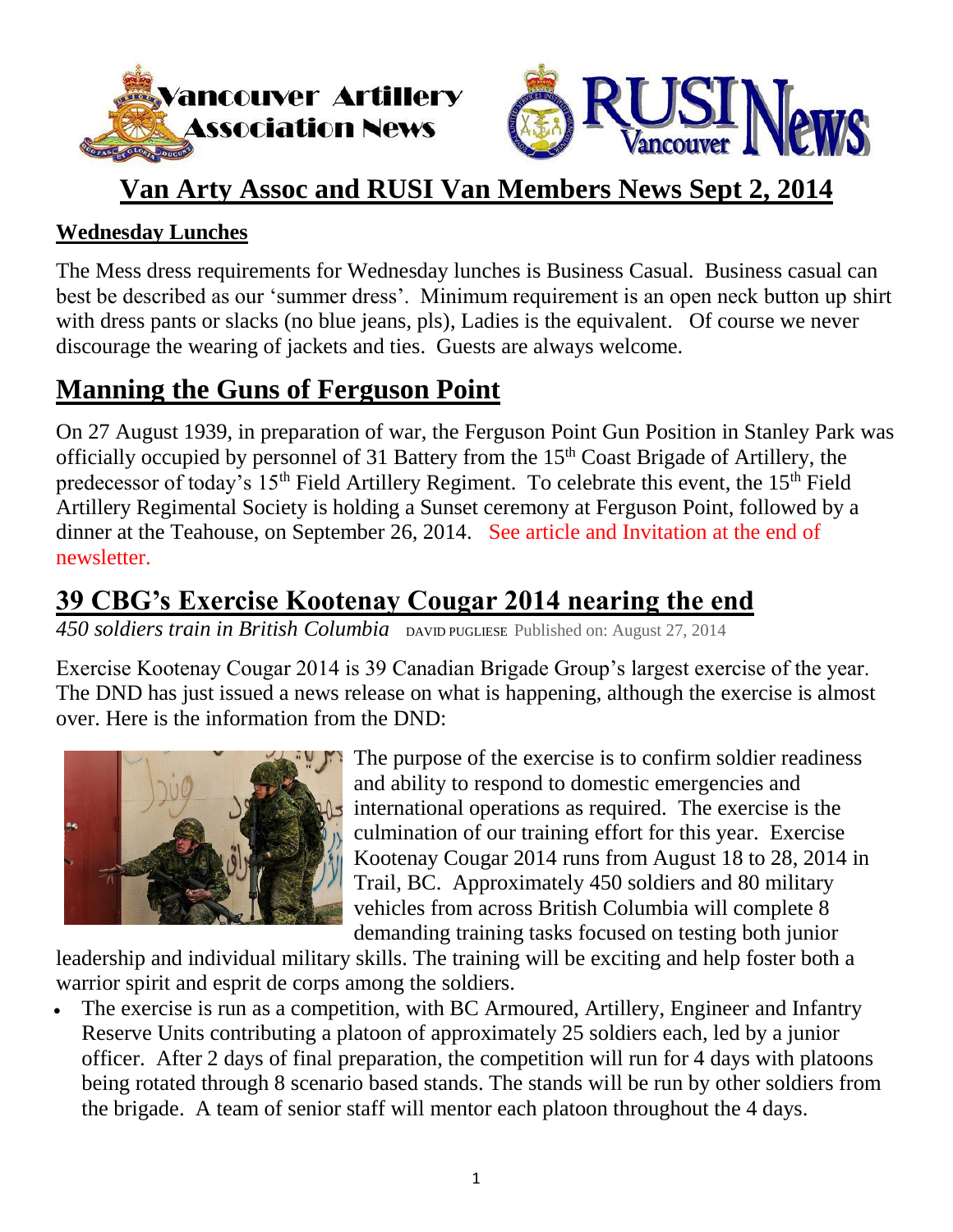Trail, BC was selected for this year's training event because of the challenging and unique terrain that the region offers. The focus for 39 Canadian Brigade Group, as a force generating organization, is to train combat effective and adaptable soldiers who are ready to deploy when required. Training our soldiers in realistic scenarios in an unfamiliar environment enhances their military experience and will help them respond to unique situations in the future.

## **Quick Facts**

- 39 Canadian Brigade Group is the only Army formation in British Columbia with 1600 serving members.
- 39 Canadian Brigade Group Mission is to recruit, train, and retain soldiers and leaders to support both domestic emergencies and expeditionary operations.
- 90% of serving members are part-time soldiers (reservists) with 10% on fulltime service (both the Regular and Reserve Forces).
- Reservists train one evening per week and one weekend per month, and volunteer their service during domestic emergencies and international operations.
- Exercise Kootenay Cougar 2014 is the Brigade's largest exercise event of the year and builds upon a year's worth of prior training and preparation.
- 449 reserve soldiers volunteered to serve in Canadian Armed Forces missions in Afghanistan from 2006-2014.
- 157 reserve soldiers volunteered in support of the security effort during the 2010 Winter Olympic and Paralympic Games.
- Approximately 300 reserve soldiers volunteered during the Kelowna forest fires in 2003 and 200 more during the Manitoba floods in 1997.
- 39 Canadian Brigade Group units have the following capabilities:
	- Armoured Reconnaissance
	- Artillery
	- Infantry
	- Engineer
	- Signal
	- Logistics
- There are 11 units within the brigade located in communities from Vancouver Island and the Lower Mainland, to the Omineca, Thompson-Cariboo, Okanagan, and Kootenay regions.

# **RUSI WW1 Series Continues at Vancouver Public Library**

RUSI Vancouver, in collaboration with the Vancouver Public Library, will co-sponsor a series of four presentations to commemorate the centenary of the beginning of the First World War at the VPL Central Branch on West Georgia and Homer in Vancouver. The involvement of RUSI Vancouver in the VPL series is part of RUSI's community engagement initiative.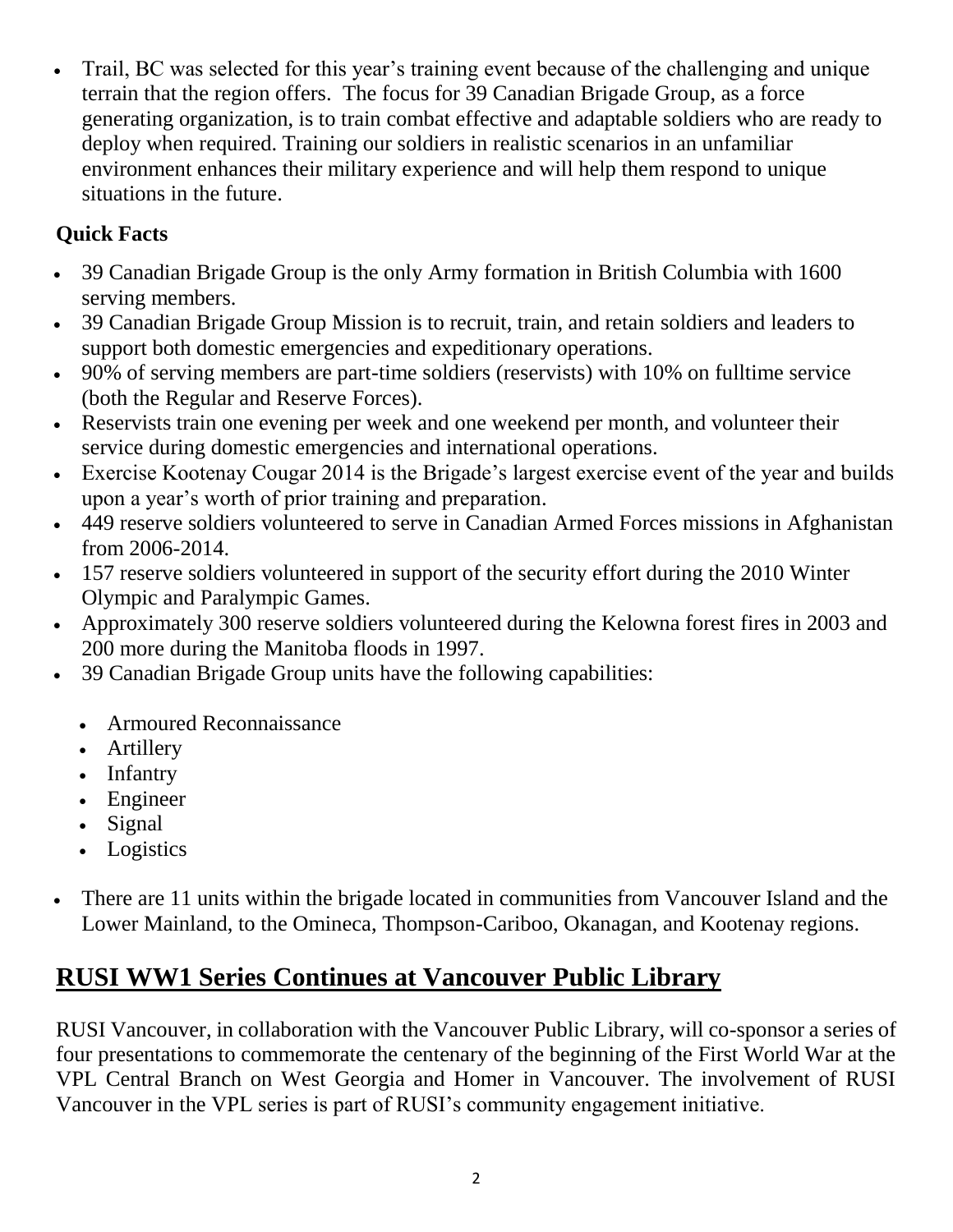The next RUSI-VPL presentation will be on Tuesday, **September 16th** featuring *From the West Coast to the Western Front* a new book co-authored by Mark Forsythe and Greg Dickson.

In addition RUSI, in cooperation with various Regimental museums in Vancouver, will organize and install First World War memorabilia displays at three separate Vancouver Public Library branches. These are Kensington, Terry Salman (Hillcrest) and Kerrisdale. The exhibits will be installed at these branches from October 15 to November 15, 2014 as part of the 100<sup>th</sup> anniversary of the beginning of World War One.

All presentations are free and run from 7:00 to 8:30 pm in the Alice MacKay Room at the VPL Central Branch.

## **Half of Canada's Badly Wounded Soldiers Not Getting Disability Cheque**

By: Murray Brewster, The Canadian Press Posted: 08/19/2014

OTTAWA - A new report by Canada's veterans watchdog says nearly half of the country's most severely disabled ex-soldiers are not receiving a government allowance intended to compensate them for their physical and mental wounds. Veterans ombudsman Guy Parent also concluded that those who are receiving the permanent impairment allowance, along with a recently introduced supplement, are only awarded the lowest grade of the benefit. The criteria used by federal bureaucrats to evaluate disability do not match the intent of the allowance, and the guidelines are too restrictive, the report said. It doesn't make sense to set aside cash to deal with a problem and then not spend it, Parent said. "You can flood programs with money, but if you don't broaden the access, then you haven't accomplished anything." It's a pattern with the current government, he said, noting how the Conservatives poured funding into the burial program for impoverished ex-soldiers in 2013, but took a year to ease the eligibility criteria so people could actually qualify. "The evidence presented in the report clearly demonstrates that many severely impaired veterans are either not receiving these benefits or may be receiving them at a grade level that is too low," the ombudsman said. "This is unfair and needs to be corrected."

Investigators could find no evidence that Veterans Affairs adjudicators consider the effect of an enduring injury on an individual's long-term employment and career prospects, he added. In a statement, Veteran Affairs Minister Julian Fantino said the findings of the ombudsman's latest report will be considered as the government prepares its response to a Commons committee review, which has recommended a series of improvements to the legislation governing veterans benefits. "I have asked officials at Veterans Affairs to ensure that they consider the recommendations found in the veterans ombudsman's PIA report as well as consult his office in the development of solutions to improve the New Veterans Charter," Fantino said. In defending itself against criticism that veterans are being short-changed, the Harper government has been quick to point to the allowance and the supplement as a sign of its generosity. Fantino told a House of Commons committee last spring that some permanently disabled soldiers receive more than \$10,000 per month, but figures from his own department show that only four individuals in the entire country receive that much.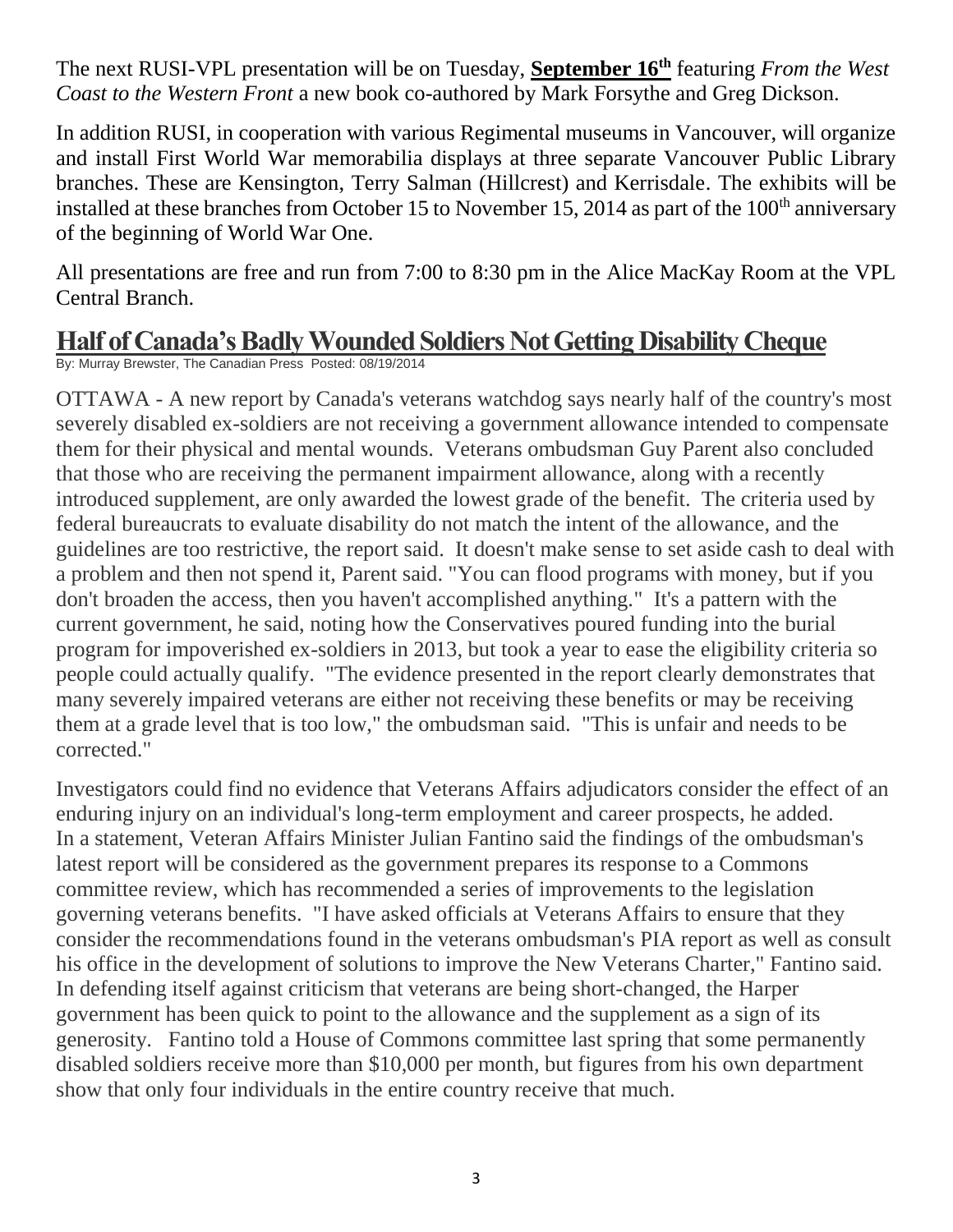The department went a step further and released a chart at the end of July that shows the maximum benefits soldiers of different ranks could qualify for under existing legislation — a "misleading" display that could raise "false expectations" among veterans, Parent said. The latest report also noted that when a veteran dies, the spouse automatically loses the allowance, creating financial hardship for the family. Under the old Pension Act system, the widow or widower continued to receive support. The permanent impairment allowance is a taxable benefit awarded to disabled soldiers in three grade levels as compensation for lost future earnings. The Harper government introduced a supplement to the allowance in 2011. In some respects, that supplement contributed to a dramatic increase in the number of applications. According to figures released by Veterans Affairs in June, some 521 ex-soldiers are deemed to be the most critically injured, but the vast majority of them — 92 per cent receive the lowest grade of allowance support.

The ombudsman's report estimates Canada has a total of 1,911 severely wounded soldiers, 924 of whom receive no allowance at all. Ron Cundell, of the web site VeteranVoice.info, said the latest review doesn't tell ex-soldiers anything they don't know already. "It's a shame," Cundell said. "The (office of the veterans ombudsman) reports are proving what the veteran community has known for a long time. Veterans Affairs is not treating veterans fairly."

# **1 in 6 Soldiers Affected by Mental-Health, Alcohol-Related Issues**

*Statistics Canada's Canadian Forces Mental Health Survey involved 6,700 full-time members [CBC News](http://www.cbc.ca/news/cbc-news-online-news-staff-list-1.1294364) Posted: Aug 11, 2014* 



*One in six full-time members of the Canadian Forces had symptoms of a mental-health or alcohol-related disorder in 2013, according to the Canadian Forces Mental Health Survey by Statistics Canada. (Reuters)*

The [Canadian Forces Mental Health survey](http://www.statcan.gc.ca/daily-quotidien/140811/dq140811a-eng.htm) measured symptoms of six mental-health or alcohol-related disorders in close to 6,700 fulltime members of the Canadian Forces. The survey was conducted

from April to August 2013. The most common disorder reported was a major depressive episode, with eight per cent of full-time members reporting symptoms in the 12 months prior to the survey. Depression was defined in the survey as at least two weeks of persistent depressed mood or loss of interest in normal activities along with other symptoms, including lower energy, loss of appetite, hopelessness or suicidal thoughts. Symptoms of post-traumatic stress disorder (PTSD) were reported in more than five per cent of full-time members, while just under five per cent reported experiencing symptoms of generalized anxiety disorder.

A Statistics Canada release about the survey defined PTSD symptoms as persisting for a minimum of one month and including a reliving of a traumatic event or injury, disturbance of day-to-day activities, avoidance, irritability, outbursts of anger and difficulty sleeping, while generalized anxiety disorder was defined as a pattern of frequent, persistent worry or excessive anxiety lasting at least six months.

Other symptoms reported in the survey included: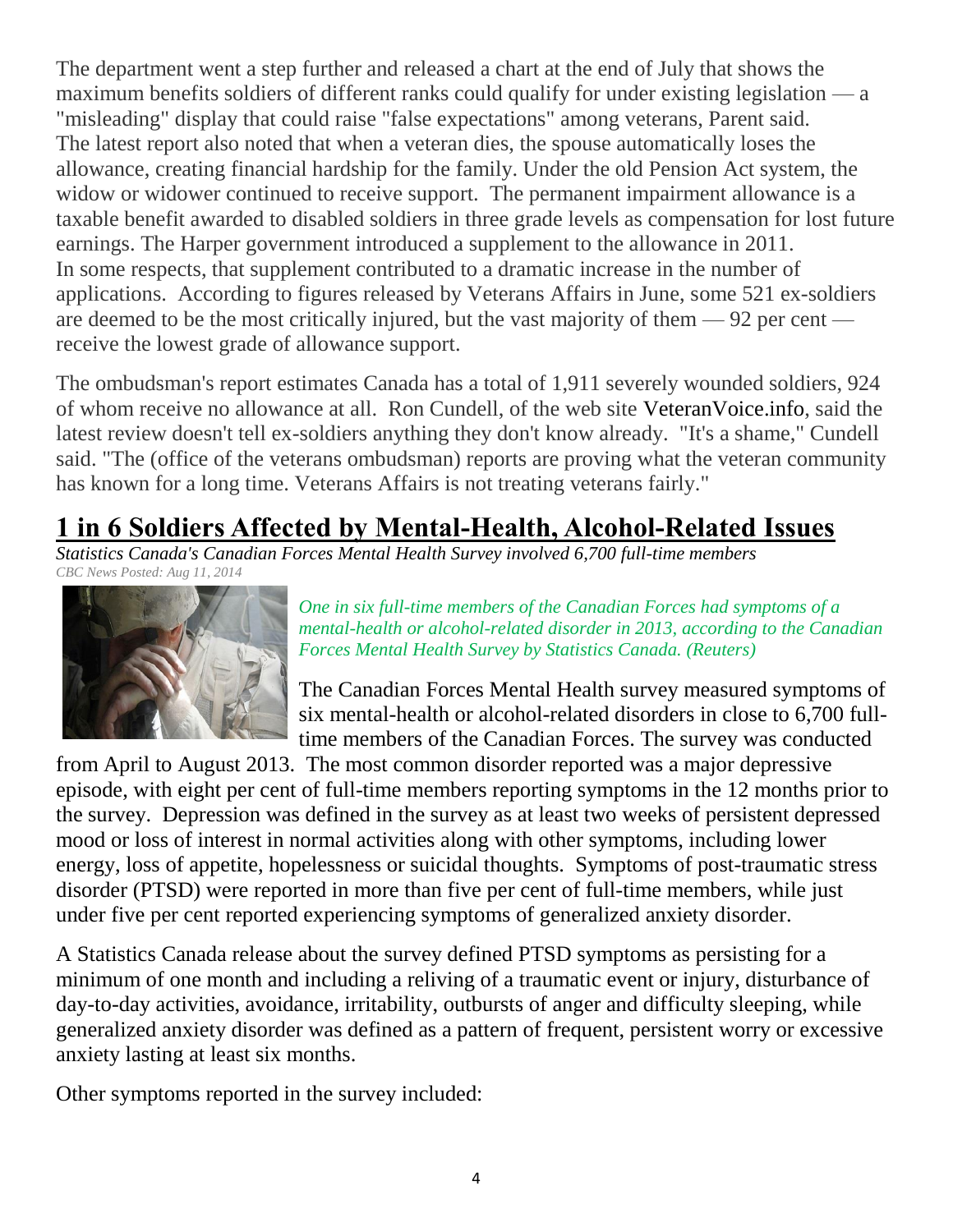- Panic disorder (3.4 per cent), defined as recurrent, unexpected panic attacks in the absence of real danger.
- Alcohol abuse (2.5 per cent), characterized by a pattern of recurrent alcohol abuse where the sufferer either fails to perform at work, school or home, uses in physically hazardous situations, or suffers recurrent alcohol related problems, and continues to use despite social or interpersonal problems.
- Alcohol dependence (two per cent), characterized by repeated use of alcohol leading to at least three of these effects in a 12-month period: increased tolerance, withdrawal, increased consumption, inability to quit drinking, lost time due to recovery, reduced activity and continued use despite ill effects.

Statistics Canada interviewed full-time Forces members on military bases in each province and territory. Participants were selected based on a random sample of the total population of fulltime Canadian Forces members. A margin of error could not be stated. Further analysis will be released in November this year, including the findings from 1,500 reservists who were also interviewed for the survey

# **North Shore Memorial to Mark Loss of Two RCN Pilots**

*A stone cairn honouring the memory of two Canadian navy pilots killed in a crash on the North Shore, was unveiled on Thursday, August 28, 2014 in Cypress Provincial Park.* 

More than 50 years have passed since the Royal Canadian Navy T-33 jet trainer slammed into Mt. Strachan, near Hollyburn Ridge, killing both pilots. It went down on November 23<sup>rd</sup> 1963, one day after the assassination of U.S. President John F. Kennedy. The Navy pilots, Lt. Norman



J. Ogden and Lt. Donald S. Clark, were both from Victoria. After the jet disappeared it took three days of searching to find the wreckage, parts of which still lie scattered across a wide area not far from the well-known Mt. Strachan hiking trail.

The unveiling of the cairn was attended by family members of the two pilots and retired Navy officers. The ceremony featured an Air Cadet Colour guard, the sounding of Last Post, the singing

of O Canada and presentation of the Navy flag to the family.

# **Canada Talks Tough on Ukraine, Cuts \$2.7B from Defence in 2015**

*Murray Brewster, The Canadian Press Published Monday, September 1, 2014*



*Prime Minister Stephen Harper speaks with Commander Joint Task Force North, BGen Greg Loos, as they make their way to speak to troops on Baffin Island near York Sound, Nunavut, Tuesday, August 26, 2014*. *(Adrian Wyld / THE CANADIAN PRESS)*

OTTAWA -- Stephen Harper has been one of the toughest-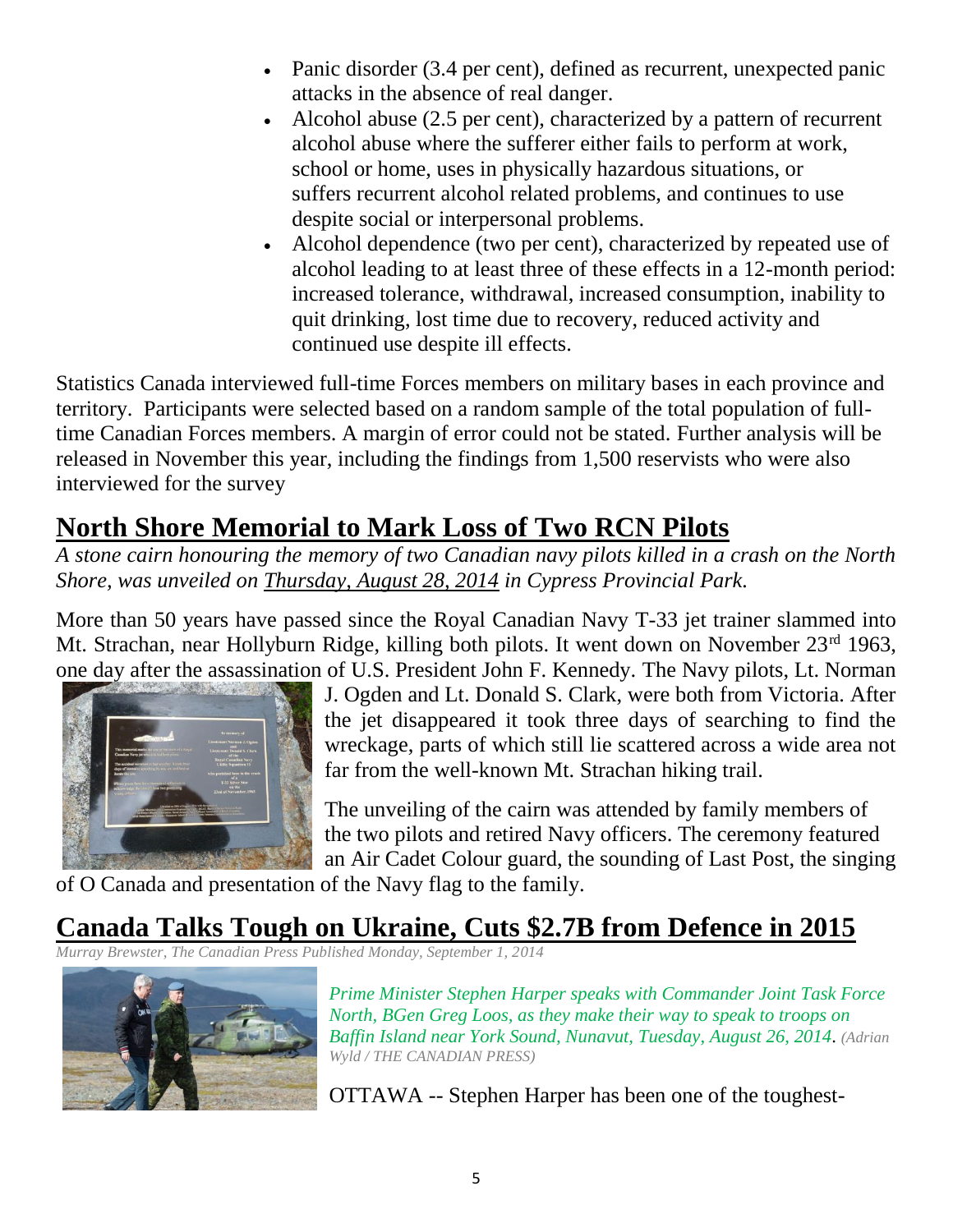talking leaders throughout the Ukraine crisis, yet newly released figures show National Defence is expected to face an even deeper budget hole in the coming year than previously anticipated. The ongoing reductions come as the prime minister is expected to resist pressure from allies at this week's NATO summit to spend substantially more on the military. Annual spending on the military, when compared with 2011, is slated to shrink by a total of \$2.7-billion in 2015, according to a briefing note prepared for the deputy defence minister. That would be almost \$300-million more than earlier internal estimates, and roughly \$600-million higher than the figure defence official acknowledged last fall when they rolled out the department's renewal plan.

In addition to planned cuts under the government's strategic review, deficit reduction action plan, and wage restraint measures, defence is expected to face "other planning pressures," according to a Sept. 16, 2013 memo. Those pressures include, among other things, severance for laid off civilians at defence; the bill for the Harper government's pledge to sustain newly trained Afghan forces; and the cost of operating the Public Works secretariat that is picking a replacement for the CF-18s. National Defence has repeatedly said that it -- like other government departments -- is expected to contribute towards the government's drive towards a balanced budget next year. The issue of how much allies fork out for their militaries will be among the major closed-door topics when NATO leaders meet this week in Wales. Canada is under pressure -- mostly from the United States and Britain -- to dramatically increase its defence budget over the next 10 years to meet the NATO benchmark of two per cent of gross domestic product.

According to the latest NATO figures, the Harper government spends one per cent of GDP on defence, just slightly ahead of financially-troubled Spain, the Slovak Republic, Hungary, Luxembourg, Lithuania, and Latvia. Only two nations surpass the benchmark -- the U.S. and Britain. Others, such as France, Germany, Norway and Italy, come close. Some allies, such as the Dutch, have begun to rethink planned defence cuts, especially in light of last week's military action by Russian troops in eastern Ukraine, which Foreign Affairs Minister John Baird described as an "invasion." Harper himself has left little doubt on where he believes events of the last eight months in eastern Europe belong in the grand sweep of history. "When a major power acts in a way that is so clearly aggressive, militaristic and imperialistic, this represents a significant threat to the peace and stability of the world and it's time we all recognized the depth and the seriousness of that threat," the prime minister said at a hastily arranged photo-op with the ambassadors of Ukraine, Estonia, Poland and Latvia on April 14. "But as I say, the most important thing we need to do is to rally all of our allies throughout the western world and throughout the greater global community to understand that peace and stability is being threatened here in a way that has not been threatened since the end of the Cold War."

Canada's response, thus far, has been to commit CF-18s to patrolling the skies over the Baltic states; a frigate to sail with NATO's standing task force; a boost in NATO headquarters staff; and ground troops to train alongside allies. It has also sent non-lethal military equipment and aid to Ukraine. A senior government official, speaking on background, said Canada is prepared to increase the defence budget, but described the NATO benchmark as an abstract figure and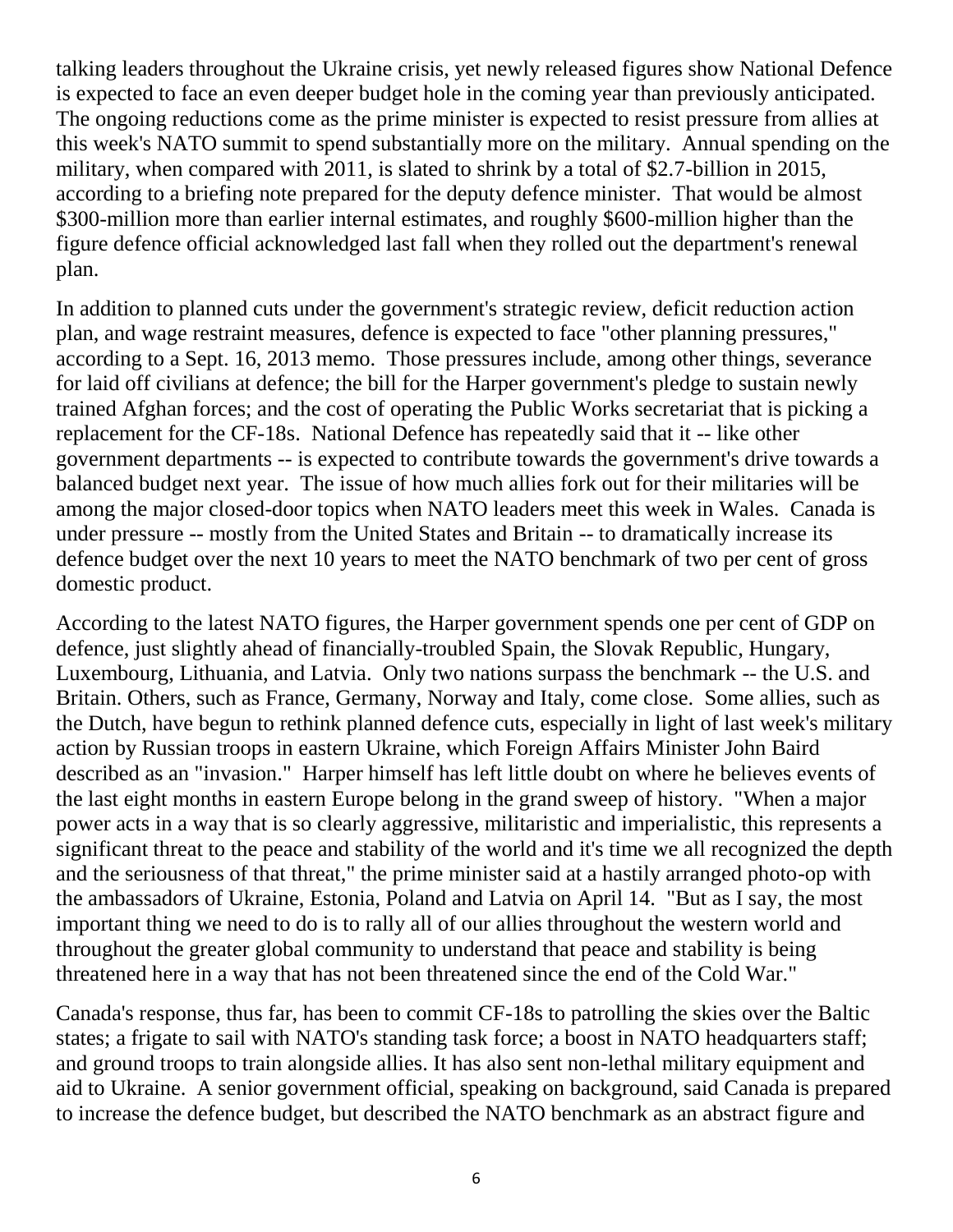expressed concern about committing billions of extra dollars per year without a clear plan by the alliance on how it will deal with the long-term. Dave Perry, an analyst with the Conference of Defence Associations, said, in order to meet the NATO goal, Ottawa would have to double the military's budget to about \$38-billion per year. Spending more doesn't necessarily mean a more effective military and Canada has demonstrated it gets a lot of efficiency out of the dollars it does commit, he said. Financial estimates, that were part of the briefing package given to Rob Nicholson when he was sworn-in as defence minister in July 2013, show the Conservatives, despite past promises and rhetoric, weren't planning to spend much more than the roughly \$18.9-billion already set aside. In a rare display of conflicting messages, Nicholson's parliamentary secretary, James Bezan, publicly suggested last spring that the country should be spending 1.7 per cent of GDP on its military.

When the Conservatives introduced their defence strategy in 2008, they underlined how the 20 year plan would provide "stable and predictable" funding to the military by delivering a guaranteed two per cent annual increase. But Perry said it hasn't worked out that way and, while the escalator is still there, it's been more than offset by cuts elsewhere. "It's a bizarre situation where you've got \$2.7 billion in cuts, taking away with the left hand; but with right hand you're getting this escalation amount," Perry said. The Canada First Defence Strategy also promised that overseas missions would be paid for -- as other nations do -- through a special budgetary appropriation and not taken out of the departmental budget. The war in Afghanistan was largely funded that way, but Nicholson's briefing papers show other deployments, notably the 2011 bombing campaign in Libya and the Afghan training mission, were not.

**Who is it? Last Week:** We had a few educated guesses on this photo but John threw a



'ringer' in this time. This photo is from a group of items donated by a Mr Carlson, a Dane who served in the Shanghai Volunteer Corps, the army of the International Settlement of Shanghai in the 1920s (the French had their own area, garrisoned by regular colonial and metropolitan soldiers, and the Chinese city relied on whomever was in power in China). So, the corporal could have served in any army in the world before coming to Shanghai. The collar dogs indicate the light artillery battery (once called "The

Scandinavian Company) of the corps. All were, as the name would suggest, volunteers, save for one company of regulars, composed of White Russians. Most of the officers of the corps were British, but that could mean Canadian, Australian, or even Danes who had been naturalized. All uniforms, equipment, drill and organization followed the British army model. However, they answered to the Shanghai Municipal Council, and not the British government. For more, see: [http://en.wikipedia.org/wiki/Shanghai\\_Volunteer\\_Corps](http://en.wikipedia.org/wiki/Shanghai_Volunteer_Corps)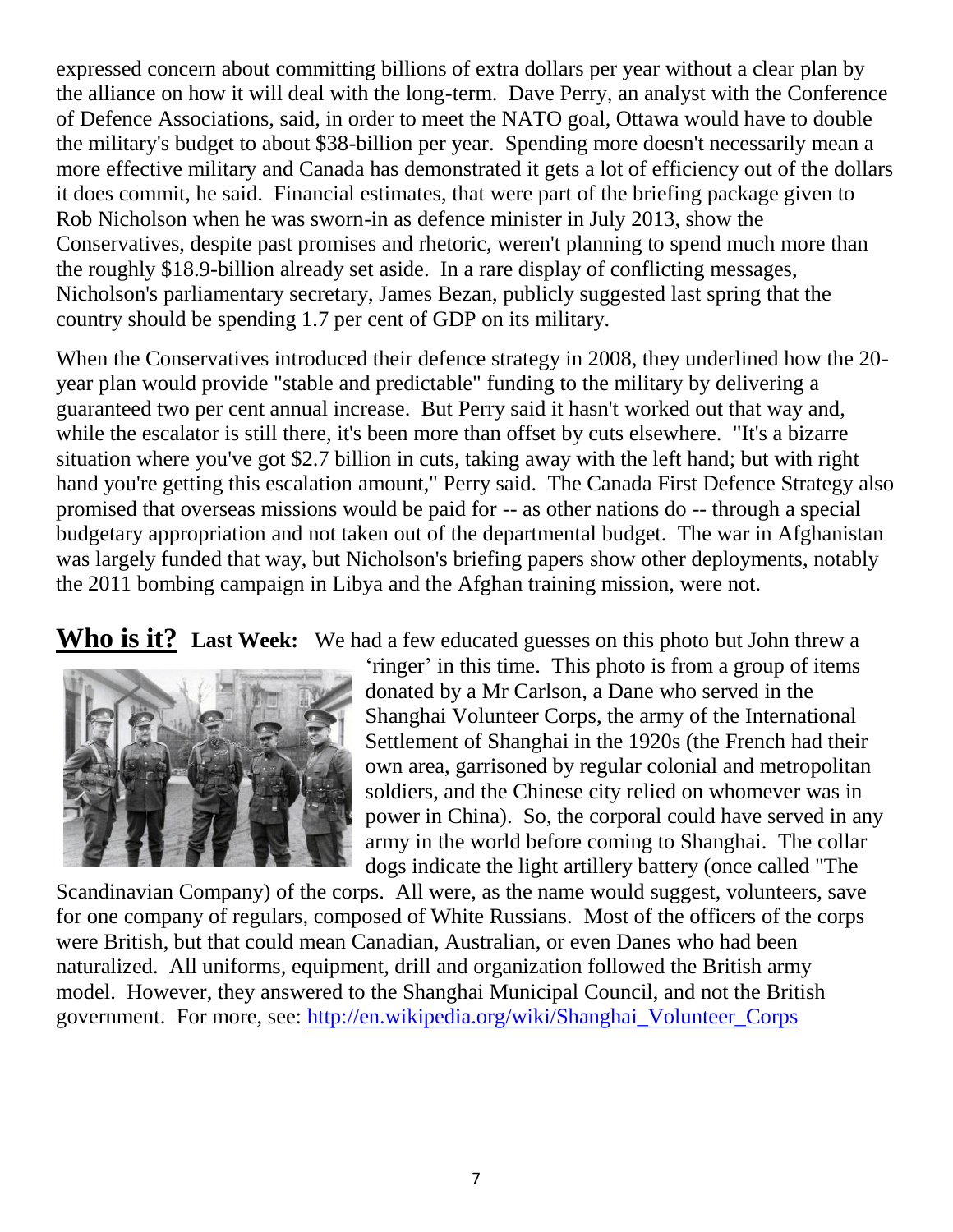**This Week:** Well, dear reader, we've reached a milestone. This is our sixtieth quiz, a number that has significant meaning in East Asia, and one that is greater, by far, than the ages of your author and the esteemed editor(*I wish*), or so we hope. After the rather ancient photos of the past few weeks, we thought we'd get a bit closer to the present day, and see if any of those



memory cells out there are still working. This week's shot is of a group of smiling NCOs and WOs (or, NCMs in today's jargon?). Front and centre is a revered RSM, dressed officer-style with a forage cap (all others have to do with berets), and, from what we can see, fine, privatelypurchased Fox puttees (other brands were available), not

the water-absorbing issued ones.

However, we'd like to know who these jolly lads are, and where, when, and why the photo was taken. It can't be just the NCOs of one unit, can it? There seem far too many, even for those past days of big regiments. Are you one of these chaps, and what's so darn funny that they are all smiling, and in some cases, even laughing? Educated guesses can be sent to the editor, or to the author, John Redmond (johnd. redmond@telus.net). Keep on smiling! *(email in*) *[bob.mugford@shaw.ca](mailto:bob.mugford@shaw.ca) if you want a better version of this picture)*

## **From the 'Punitentary'**

The man at the circus was a failure as a juggler. It's not that he didn't know how to juggle – he just didn't have the balls to do it

## **Murphy's other Laws**

If it can break – it will (but only after the warrantee expires).

## **Quotable Quotes**

Progress comes from the intelligent use of experience. *- Elbert Hubbard*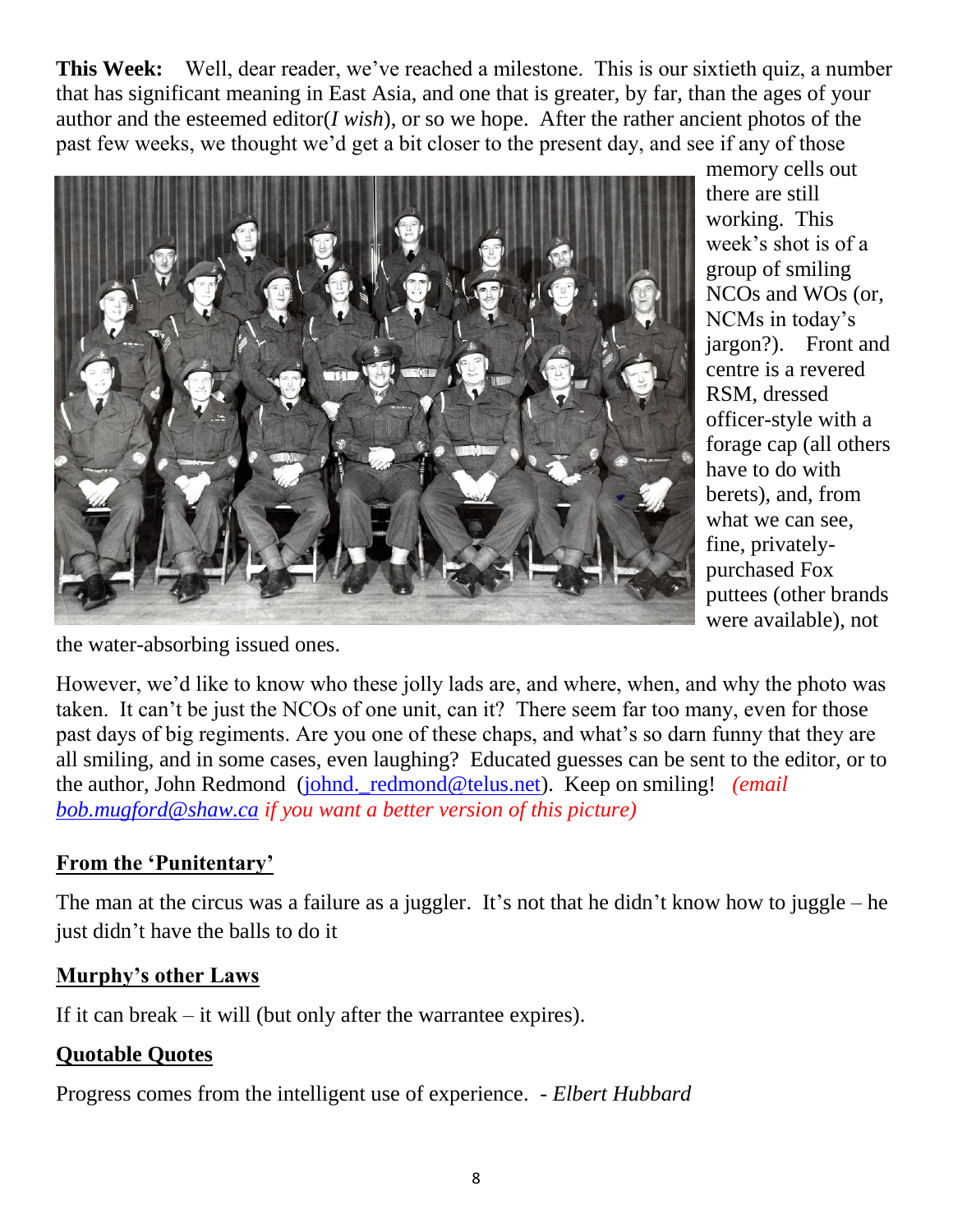# **70th Anniversary of the Italian Campaign — Government of Canada Delegation**

Recently, the Minister for Veterans Affairs announced that the Government of Canada will be marking the 70th Anniversary of the Italian Campaign with a overseas events in Italy. The Minister will be leading a delegation of Veterans and caregivers to Italy to attend commemorative activities the end of November. The tentative dates are November 22 - 30, 2014. For ease, I've attached a link to the News Release.

### <http://news.gc.ca/web/article-en.do?nid=872709>

As previously discussed, the Minister would like to invite two (2) Aboriginal Veterans Autochtones (AVA) Veterans who served in the Italian Campaign to join the official delegation that will be assembled for these overseas events. Travelling and living expenses while in Canada and overseas for each Veteran and (1) caregiver will be the responsibility of Veterans Affairs Canada. A medical team will accompany the delegation; however, the busy schedule of events requires that all members of the delegation be in good health. Nominees will be asked to have their family physician certify that they are in good health and that they are able to withstand the fatigue of extended travel.

Please complete the enclosed form for each nominee you identify. Forms must be returned by fax or email to myself, Melissa Walsh, Delegation Manager, at (902) 566-8501 or at [melissa.walsh@vac-acc.gc.ca](mailto:melissa.walsh@vac-acc.gc.ca) by September 19, 2014.

In addition to the official delegation, the Minister of Veterans Affairs, also announced that the Government of Canada will provide a \$2,000 travel subsidy to Veterans of the Italian Campaign who want to attend commemorative events marking the 70th anniversary in Italy. This will to assist those Veterans who wish to participate in events overseas and who are not part of the Government of Canada's official delegation. Those interested in applying can do by contacting 1-866-522-2122, visiting [veterans.gc.ca](http://veterans.gc.ca/) or e-mailing [vac-italy-italie2014-acc@vac-acc.gc.ca.](mailto:vac-italy-italie2014-acc@vac-acc.gc.ca)

### The 70<sup>th</sup> [anniversary of the Italian Campaign Travel Subsidy Form](http://www.veterans.gc.ca/eng/remembrance/history/second-world-war/italian-campaign/70th-anniversary/travel-assistance)

In the meantime, if you have any questions with regards to the nomination process or the Travel Assistance, please don't hesitate to give me call or e-mail.

Melissa Walsh Delegation Manager Overseas Ceremonies and Events Tel.: 902-368-0944 Fax: 902-566-8501 Email: [Melissa.Walsh@vac-acc.gc.ca](mailto:Melissa.Walsh@vac-acc.gc.ca)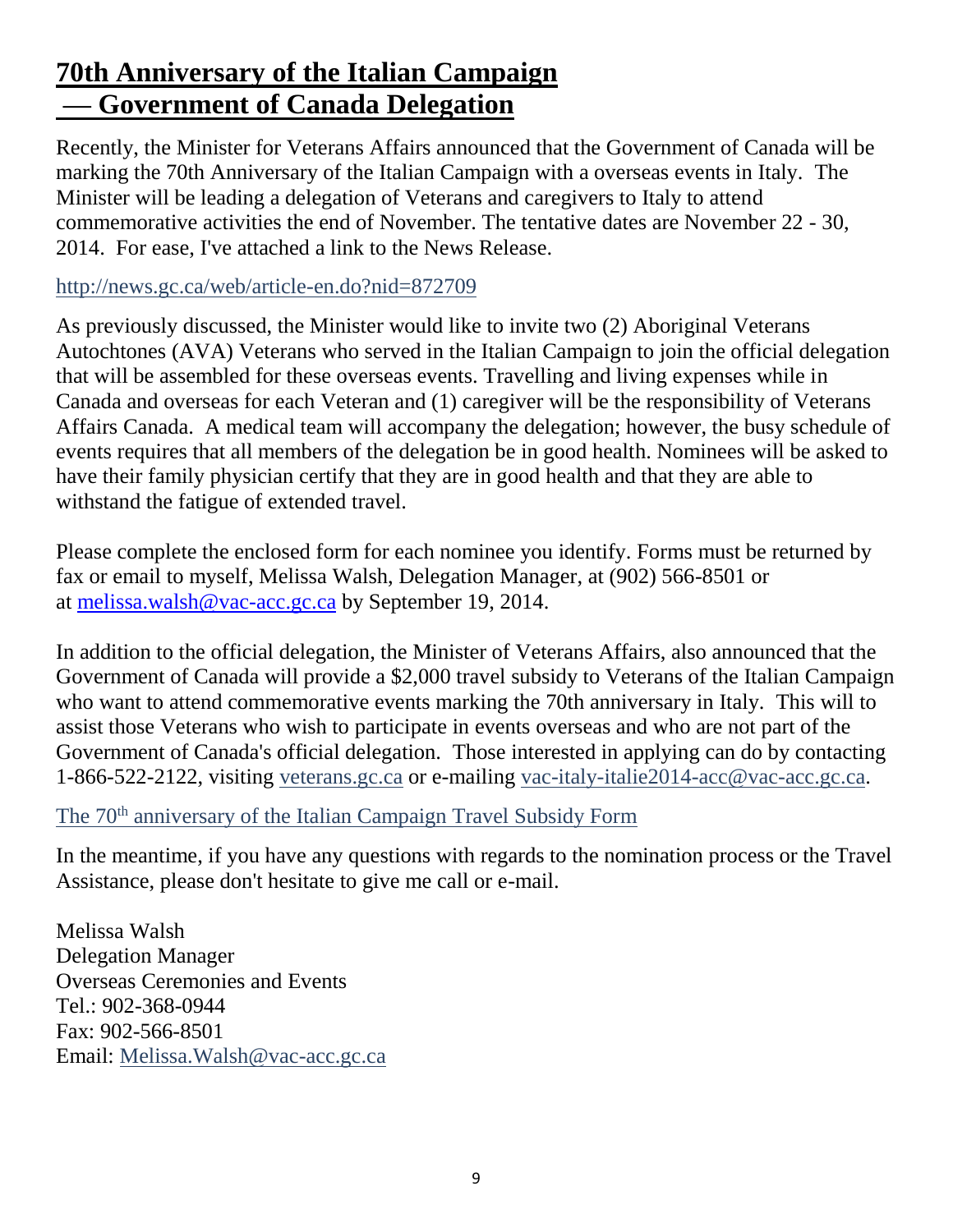## **Manning the Guns of Ferguson Point**

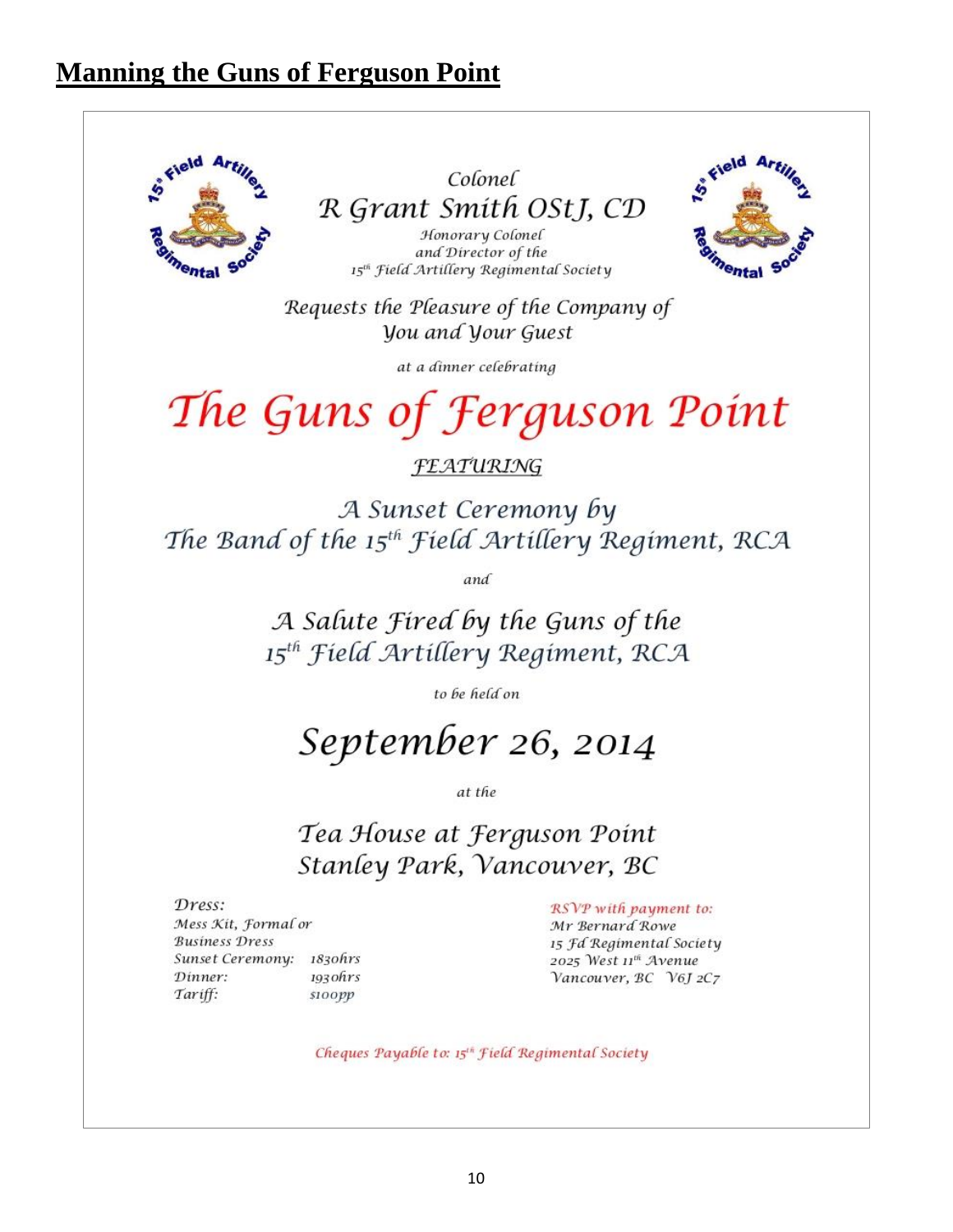## **The Guns of Ferguson Point**

*Major[r] Peter Moogk CD, PhD Museum Curator 15th Field Artillery Regiment, RCA*

The Stanley Park Battery was the first of Vancouver's Second World War coastal batteries. Although the peninsula had been reserved for the defence of the First Narrows and Burrard Inlet in the nineteenth century, this federally-owned land had been leased to the city for a nominal sum since 1887. Most people knew it only as a public park. In 1914 the point of land near Siwash Rock had been occupied by a temporary gun battery when an attack by Germany's East Asia naval squadron was considered likely. In the Second World War the Japanese navy was regarded as the greatest threat. A concrete, two-gun battery emplacement with supporting structures on Ferguson Point was planned in February 1938, after Parliament approved the establishment of permanent coast defences in early 1937. Vancouver's role as Canada's principal Pacific Coast port and as the transcontinental railway's terminus justified this extra protection from hostile warships.

The Town Planning Commission, however, did not approve of the use of Ferguson Point for the battery, calling it "a favourite beauty spot in the park." *The Vancouver Sun* joined the opposition and stated that the gun battery could become "a permanent blot on the scenic beauty of the area." However, the Parks Board had consented to the new construction, the land really was federal government property and the battery was deemed "essential" for strategic reasons, construction work there began in mid-February, 1938. Vancouver's fixed, coastal defences were to be manned by the 15<sup>th</sup> Coast Brigade of Artillery, a local militia Regiment. In anticipation of war, the Brigade's 31 Battery occupied the site on 27 August, 1939. The Fire Commander's Orders of October 1942 stated that the Stanley Park Battery was to guard "English Bay and the First Narrows entrance to Burrard Inlet", and also to act as a detaining battery for ships awaiting inspection and clearance before entering the Port of Vancouver. Like the smaller Battery on the north side of the First Narrows, the Stanley Park Battery was authorized to fire on ships that refused to submit to inspection and which sailed on into the port without stopping. An examination vessel [X-Vic] was stationed two kilometres west of Ferguson Point to inspect incoming ships. After Point Atkinson's signal station had identified arriving vessels, they proceeded to the X-Vic to be cleared for entry into the port. Large ships flew recognition signals that identified them as friendly.

The Stanley Park Battery originally consisted of two breech-loading, 6-inch calibre guns on circular, pedestal mounts. The gun emplacements were placed in from the edge of the cliff. Ammunition was stored in an underground magazine behind the guns. A concrete, three-storey, battery observation post [BOP] directed their fire. A soldiers' camp occupied the present Third Beach parking lot. All the buildings and emplacements were camouflaged; even an evergreen tree was painted on the BOP's front. Personnel in the BOP directed the guns and co-ordinated the two 5-foot diameter, searchlights, placed close to the water. They illuminated English Bay at night. These searchlights were maintained and operated by 3 Battery, 1st Searchlight Regiment RCA.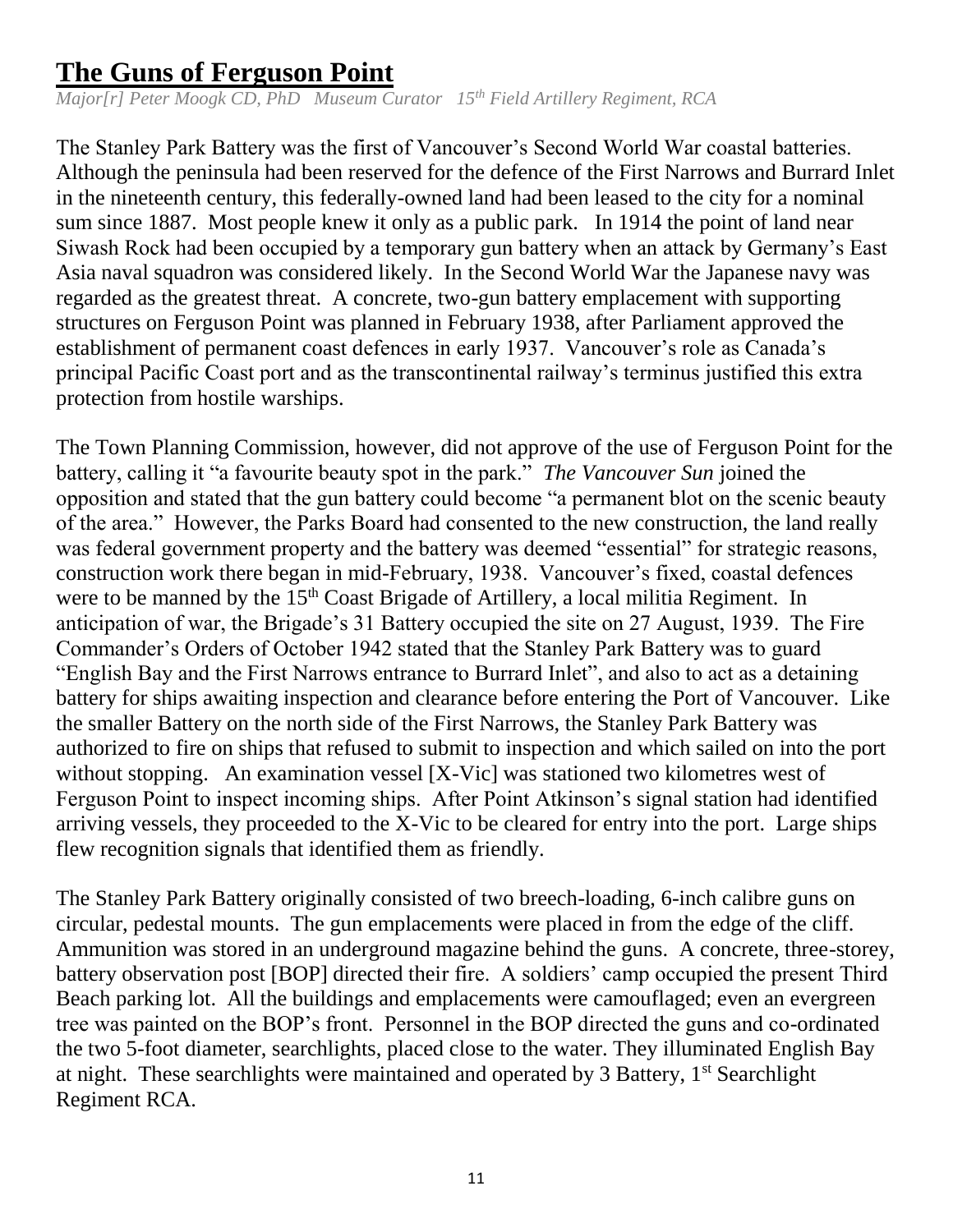With the destruction of most of Japan's major warships in 1942-43, the prospect of a seaborne attack on Vancouver diminished. Japanese submarines still torpedoed ships and shelled sites along the West Coast. Vancouver's defences were gradually reduced to maintenance status in 1944. Stanley Park's guns and most of the wooden buildings were removed in September 1945. The Vancouver District's army commander, however, continued to occupy the former officers' mess as his home. The Vancouver Parks Board demanded Ferguson Point's complete restoration to parkland. In April 1948 the board won this battle and the gun emplacements were levelled and buried. The BOP was finally demolished in the 60s. The searchlight position at Siwash Rock became the base for a viewing platform. On Ferguson Point, only the old officers' mess survives as a part of today's *Teahouse in Stanley Park*.

## **911 Patriots Day Presentation**

### **THE ROYAL CANADIAN LEGION**

**(Branch #15 Abbotsford)**

#### **requests the pleasure of the company of**

**You and your Guest**

**at a**

#### **"9-11 PATRIOT DAY"**

#### **Special DVD Presentation and**

#### **No Host Luncheon**

#### **to be held on**

**Thursday, 11 September 2014**

**at**

**2513 West Railway Street**

**10:30 a.m. sharp.**

**Presentation: "THE THIRD JIHAD" (Radical Islam's Vision for America)**

**Preferred dress: Blazer/medals/equivalent.**

**RSVP t[o abbylegion15@shaw.ca](mailto:abbylegion15@shaw.ca) before 11 September 2014.**